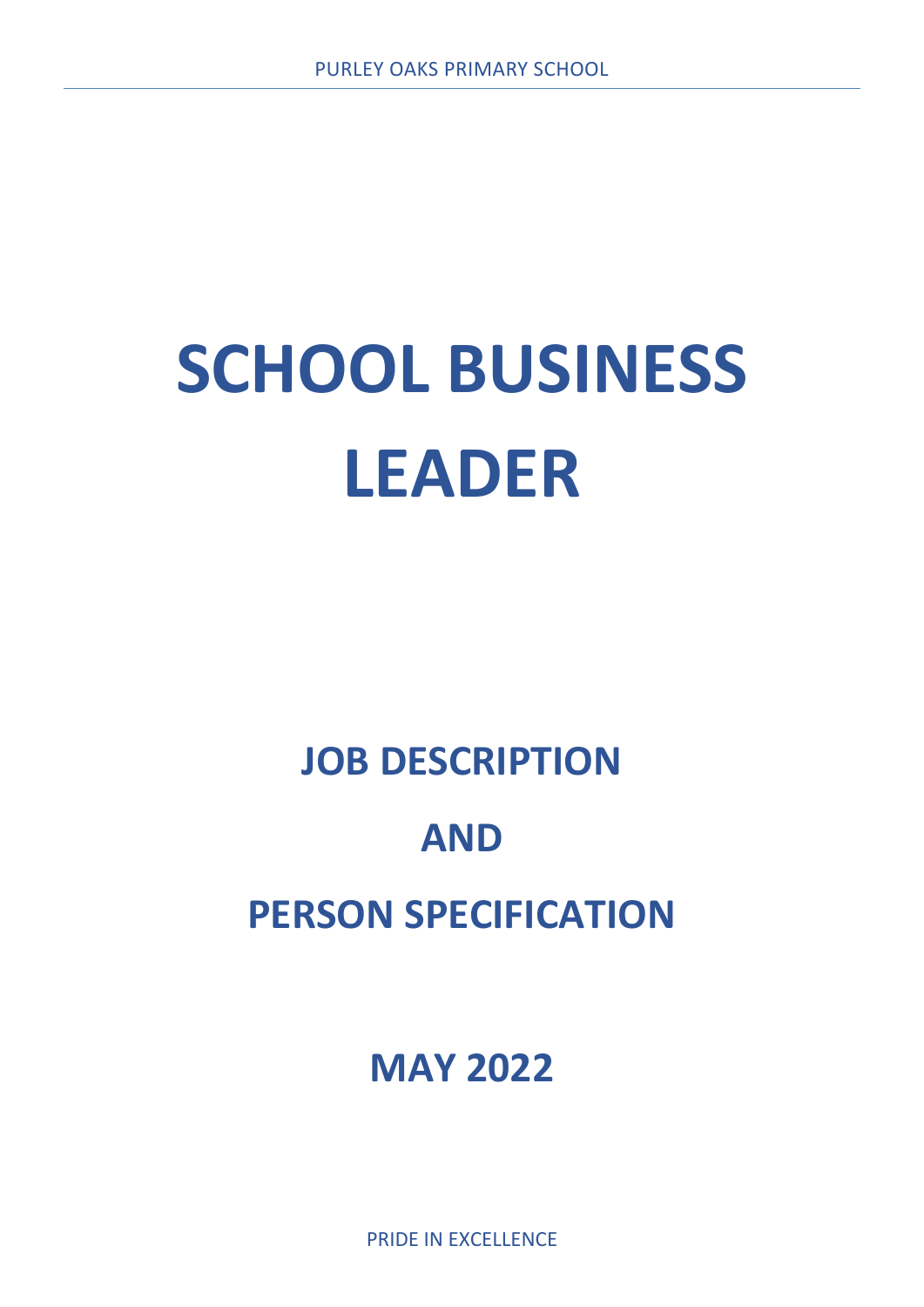| <b>JOB DESCRIPTION</b>                           |                                                                                                                                                                                                                                                                                                                                                                                                                                                                                                                                                                                                                                                                                                                                                                                                                                                                                                                                                                                                                                                                                                                                                                 |                    |                           |
|--------------------------------------------------|-----------------------------------------------------------------------------------------------------------------------------------------------------------------------------------------------------------------------------------------------------------------------------------------------------------------------------------------------------------------------------------------------------------------------------------------------------------------------------------------------------------------------------------------------------------------------------------------------------------------------------------------------------------------------------------------------------------------------------------------------------------------------------------------------------------------------------------------------------------------------------------------------------------------------------------------------------------------------------------------------------------------------------------------------------------------------------------------------------------------------------------------------------------------|--------------------|---------------------------|
| Role                                             | <b>School Business Leader</b>                                                                                                                                                                                                                                                                                                                                                                                                                                                                                                                                                                                                                                                                                                                                                                                                                                                                                                                                                                                                                                                                                                                                   |                    |                           |
| <b>Responsible to</b>                            | Headteacher                                                                                                                                                                                                                                                                                                                                                                                                                                                                                                                                                                                                                                                                                                                                                                                                                                                                                                                                                                                                                                                                                                                                                     |                    |                           |
| <b>Responsible for</b>                           | Business Team (x 6)<br>Premises Team (x 8)<br>Lunchtime Supervision Team (x 14)<br>Catering Team (x 7)                                                                                                                                                                                                                                                                                                                                                                                                                                                                                                                                                                                                                                                                                                                                                                                                                                                                                                                                                                                                                                                          |                    |                           |
| Grade                                            | 16                                                                                                                                                                                                                                                                                                                                                                                                                                                                                                                                                                                                                                                                                                                                                                                                                                                                                                                                                                                                                                                                                                                                                              | <b>Scale Point</b> | $46 - 48$                 |
| <b>Hours</b>                                     | 36 hours per week                                                                                                                                                                                                                                                                                                                                                                                                                                                                                                                                                                                                                                                                                                                                                                                                                                                                                                                                                                                                                                                                                                                                               | <b>Contract</b>    | Permanent, all year round |
| <b>General Purpose</b><br><b>Purpose of role</b> | Strive for excellence.<br>$\blacksquare$<br>Provide a warm welcome to all parents, visitors, children, carers and a welcoming<br>٠<br>environment where everyone is enthused by learning and where the children are<br>eager to come and sad to leave at the end of the day.<br>Create a stimulating environment that encourages and supports social development.<br>٠<br>Promote the highest standards of behaviour as the norm.<br>٠<br>Act as a role model for all children.<br>$\blacksquare$<br>The business leader is the school's leading support staff professional and works, as<br>٠<br>part of the senior team, to assist the headteacher and the governors in their duty to<br>ensure that the school meets its financial, educational and other compliance<br>commitments.<br>The business leader promotes the highest standards of practice within the business,<br>٠<br>premises, lunchtime and catering functions of the school and strategically ensures<br>the most effective use of resources in support of the school's learning and financial<br>objectives.<br>The business leader is responsible for financial resource management,<br>٠ |                    |                           |
|                                                  | administration oversight, human resource management, facilities and property<br>management, health and safety, data protection, catering facilities / management.                                                                                                                                                                                                                                                                                                                                                                                                                                                                                                                                                                                                                                                                                                                                                                                                                                                                                                                                                                                               |                    |                           |
| Key<br><b>Responsibilities</b>                   | The business leader is a nominated key holder for the school.<br>Е<br><b>GENERAL</b><br>Attend senior management and leadership team, full governing board and<br>٠<br>appropriate governors' sub-committee meetings, reporting formally on all areas of<br>operational responsibility outlined in this job description.<br>Advise headteacher and deputy headteacher about strategic decisions.<br>٠<br>Plan and lead change in accordance with the school's development / strategic plan.<br>٠<br>Contribute to all aspects of the leadership and management of the school.<br>П<br><b>FINANCIAL</b><br>With the headteacher, lead on all financial matters to ensure the school's<br>п<br>successful financial performance with financial decisions clearly linked to the<br>school's strategic goals.<br>Ensure financial and other policies and procedures are in place, agreed with<br>П<br>governors and are properly communicated to staff and third parties.<br>Manage the school's budget. Including 5-year budget planning, monthly<br>Е                                                                                                             |                    |                           |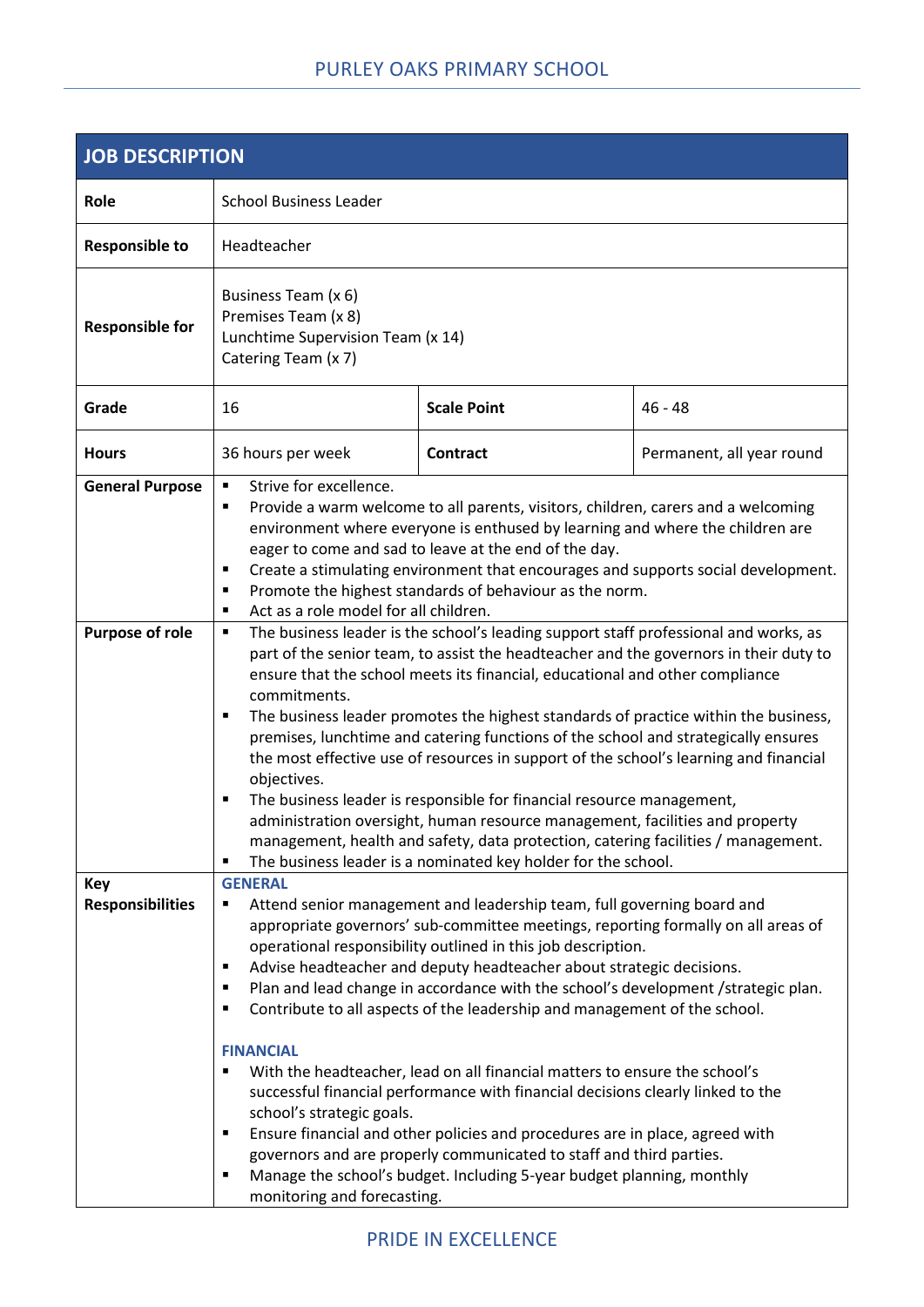| Be responsible for the management of the school's accounting function, oversee<br>٠                  |
|------------------------------------------------------------------------------------------------------|
| school bank account ensuring its efficient operation according to agreed                             |
| procedures and to maintain those procedures.                                                         |
| Monitor all accounting procedures and resolve any problems, including the<br>٠                       |
| ordering, processing and payment for all goods and services provided.                                |
| Work with internal and external audit, complying with their deadlines and<br>٠                       |
| ensuring all information is available to them in agreed formats. Report outcomes                     |
| to the governing board as they become available.                                                     |
| Comply with financial reporting requirements and submit statutory returns<br>٠                       |
| including the summary report to the LA (local authority)/ DfE (Department for                        |
| Education) at year end.                                                                              |
| Prepare the final accounts. To provide detailed management accounts for the<br>п                     |
| governors and headteacher according to an agreed schedule reporting                                  |
| immediately any exceptional problems.                                                                |
| Be responsible for the provision of a comprehensive payroll service for all school<br>$\blacksquare$ |
| staff, with implementation of the various pension schemes and other deductions                       |
| in which the school participates.                                                                    |
| Prepare all financial returns for the LA and other Government agencies within the<br>٠               |
| statutory deadlines to include the annual accounts and budget forecast return.                       |
| Ensure that the pupil database (SIMS) is kept up-to-date and Census returns to<br>$\blacksquare$     |
| the DfE are completed on time.                                                                       |
| Be responsible for seeking professional advice on insurance and advising<br>٠                        |
| governors on the appropriate insurances for the school. Implementing the                             |
| approved insurances and handling any claims that arise including liaison with                        |
| appointed loss adjustors. Liaising with the managers of the Risk Protection                          |
| Arrangement (RPA) regarding training and risk monitoring.                                            |
| Be responsible for managing the school's VAT status. Ensure VAT is properly<br>٠                     |
| applied and subsequently recovered, where appropriate.                                               |
| Be the point of contact with the DfE/LA and other agencies with regard to grant<br>٠                 |
| applications, gifts and donations.                                                                   |
| Lead on procurement processes, managing tenders where appropriate including<br>٠                     |
| evaluating suppliers and ensuring value for money.                                                   |
| Present timely and fully costed proposals, recommendations and bids.<br>٠                            |
| To negotiate and monitor contracts, tenders and for the creation of in-house<br>$\blacksquare$       |
| services. To purchase, either directly or indirectly, the school's energy supplies.                  |
| Seek ways to maximise income for the school through lettings and other activities.<br>٠              |
|                                                                                                      |
| PERSONNEL/HR MANAGEMENT                                                                              |
| Give advice to governors on all matters relating to salaries, expenses, sickness,<br>п               |
| leave, maternity procedures, redundancy and other matters of dismissal.                              |
| Advise governors on the policy needed to comply with legislation concerning<br>٠                     |
| employment protection, equal pay, sex discrimination, ethical and social                             |
| requirements and the implementation of these policies in the school.                                 |
| Ensure that the workforce census as required by DfE is completed accurately and<br>٠                 |
| within the statutory deadlines.                                                                      |
| Ensure the efficient and timely operation of payroll processing including the<br>٠                   |
| management of pension schemes and associated services. With the headteacher,                         |
| authorise payroll additions and amendments.                                                          |
| Advise headteacher on the recruitment and selection of support staff.<br>٠                           |
| Provide HR support for disciplinary and capability issues using specialist expertise<br>٠            |
| when necessary.                                                                                      |
| Ensure compliance with employment law and adopted policies and procedures.<br>٠                      |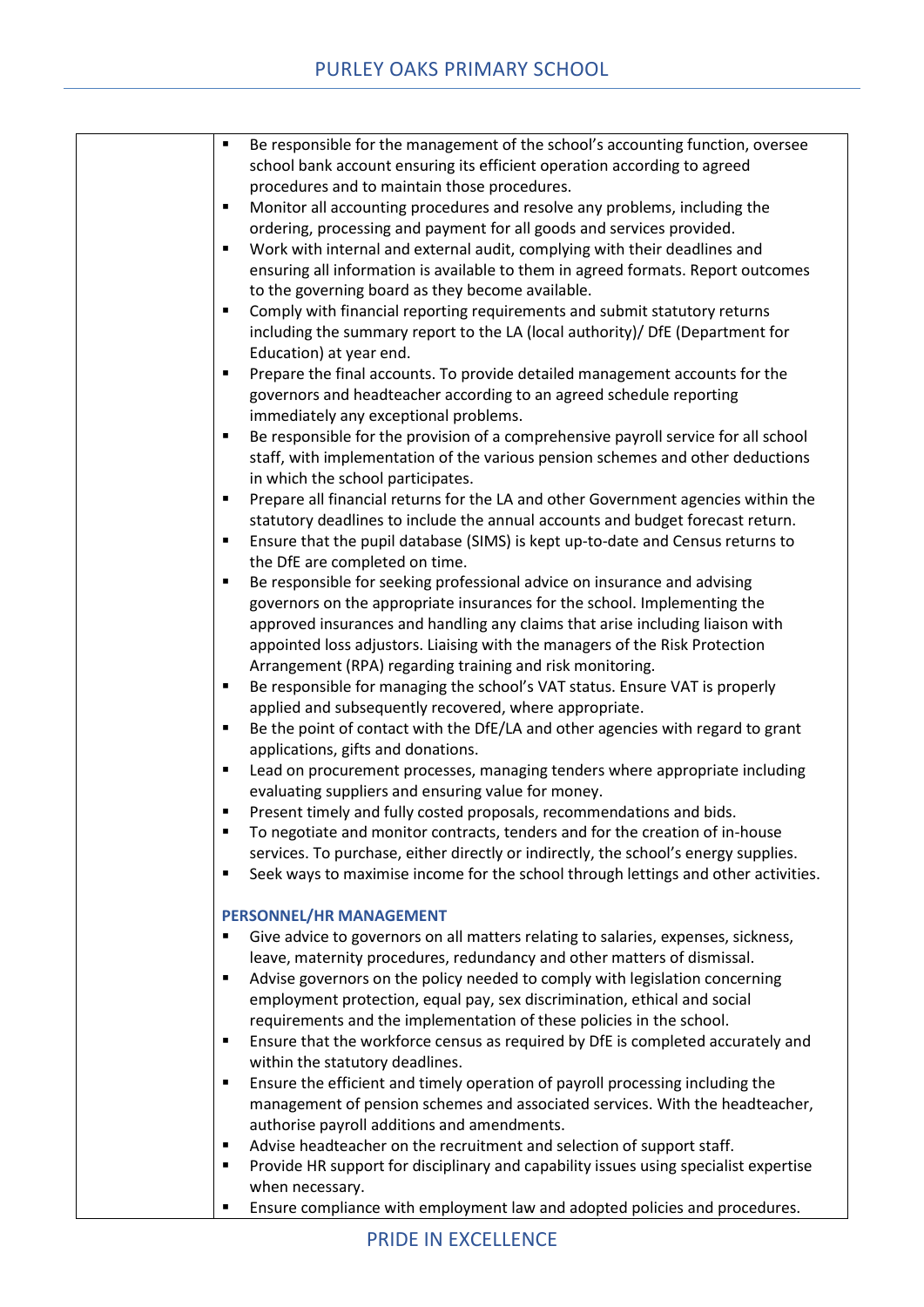| With the headteacher, to conduct reviews of the school's staffing structure to<br>٠                    |
|--------------------------------------------------------------------------------------------------------|
| ensure the effective deployment of staff.                                                              |
|                                                                                                        |
| <b>DATA PROTECTION COMPLIANCE</b>                                                                      |
| Monitor compliance with current UK data protection law.<br>٠                                           |
| Oversee the school's data protection processes and advise the school on best<br>п                      |
| practice.                                                                                              |
| Advise the school and its employees about their obligations under current data<br>٠                    |
| protection law, including the UK General Data Protection Regulation (UK GDPR).                         |
| Develop an in-depth understanding of the school's processing operations,<br>٠                          |
| information systems, data security processes and needs, and administrative rules                       |
| and procedures.                                                                                        |
| Monitor the school's compliance with the UK GDPR and other data protection<br>٠                        |
| laws.                                                                                                  |
| Ensure the school's policies are followed.                                                             |
| Advise on and assist the school with carrying out data protection impact<br>٠                          |
| assessments.                                                                                           |
| Act as a contact point for the Information Commissioner's Office (ICO), assisting<br>٠                 |
| and consulting it where necessary.                                                                     |
| Act as a contact point for individuals whose data is processed (for example, staff,<br>٠               |
| pupils and parents), including responding to subject access requests and to other                      |
| requests regarding individuals' rights over their data and how it is used.                             |
| Report to the board of governors on the school's data protection compliance and<br>٠                   |
| associated risks.                                                                                      |
| Respect and uphold confidentiality, as appropriate and in line with UK data<br>٠                       |
| protection law, in carrying out all duties of the role.                                                |
| Undertake any additional tasks necessary to keep the school compliant with UK<br>٠                     |
| data protection law and be successful in the role.                                                     |
| Maintain a record of the school's data processing activities and that of third party<br>٠              |
| data processors.                                                                                       |
| Work with external stakeholders, such as suppliers or members of the<br>٠                              |
| community, on data protection issues.                                                                  |
| Take responsibility for fostering a culture of data protection throughout the<br>٠                     |
| school.                                                                                                |
| Work closely with other departments and services to ensure UK GDPR<br>$\blacksquare$                   |
| compliance, such as HR, legal, IT and security.                                                        |
|                                                                                                        |
| <b>PREMISES MANAGEMENT</b>                                                                             |
| With the premises manager, be responsible for the efficient and effective                              |
| maintenance of the school's site, buildings and grounds, the preparation of                            |
| maintenance schedules and the efficient operation of all facilities on the site.                       |
| Be responsible for cleaning, including additional cleaning for lettings and events.<br>٠               |
| Draw up outline specification for new buildings, obtaining tenders, obtaining<br>٠                     |
| planning permission and liaison with building contractors and appointed<br>consultants.                |
| ٠                                                                                                      |
| Set priorities for maintenance and repairs including work to be undertaken by                          |
| third party contractors. Periodically meeting with third party contractors to                          |
| reinforce good working relationships.<br>Ensure the safe maintenance of all the school buildings.<br>٠ |
| Be responsible for the security of the school site including alarm systems and<br>٠                    |
| CCTV gate security and site access control systems.                                                    |
|                                                                                                        |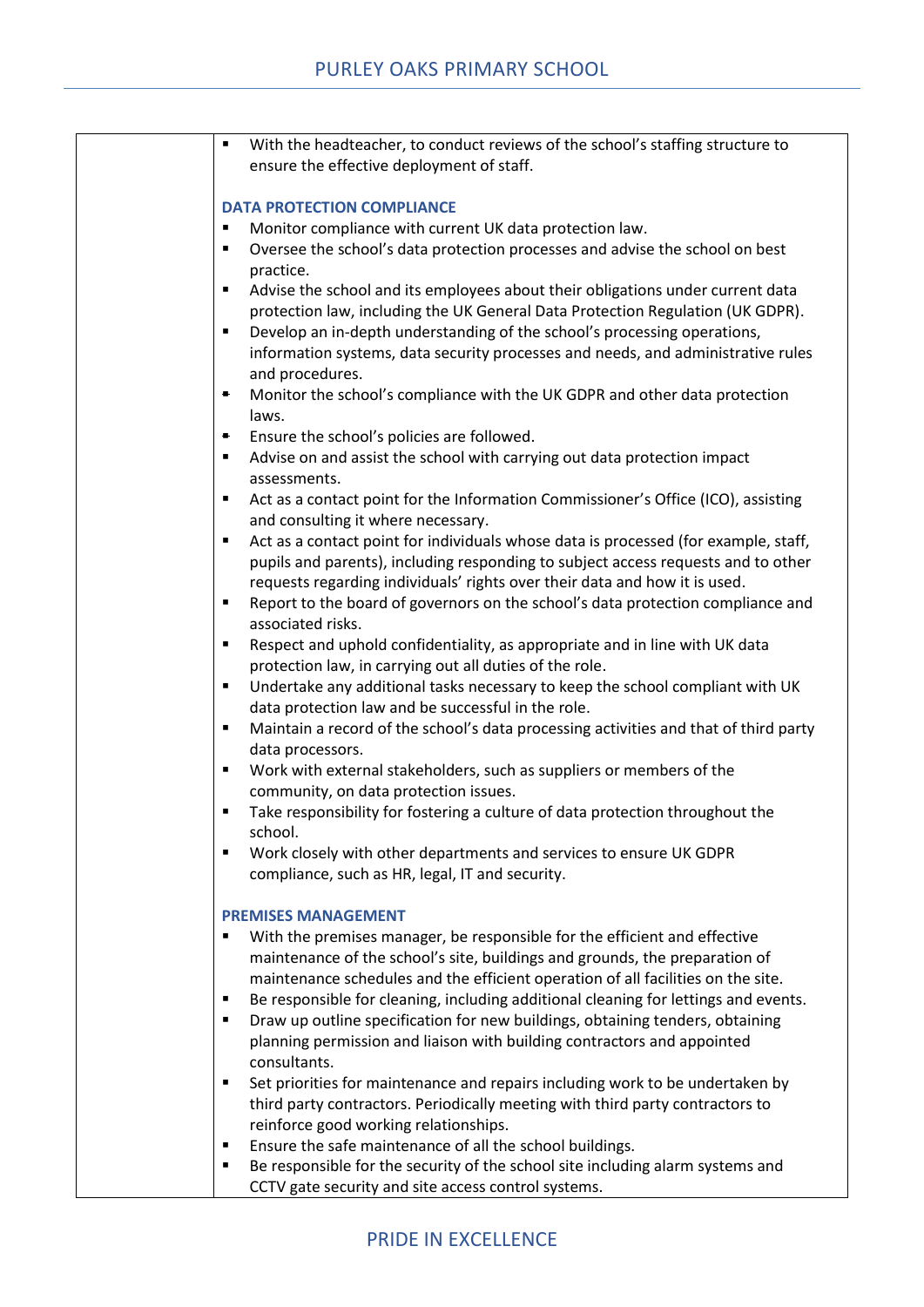|                    | Be responsible for the upkeep of playgrounds, car parks, gardens, and land<br>٠<br>drainage. To ensure the maintenance of boundaries, footpaths, road and rights of                                                                                                                                                                                                                                                                                                                                                                                                                                                                                                                                                                                                                                                                                                                                                                                                                                                                                                                                                                                                                  |
|--------------------|--------------------------------------------------------------------------------------------------------------------------------------------------------------------------------------------------------------------------------------------------------------------------------------------------------------------------------------------------------------------------------------------------------------------------------------------------------------------------------------------------------------------------------------------------------------------------------------------------------------------------------------------------------------------------------------------------------------------------------------------------------------------------------------------------------------------------------------------------------------------------------------------------------------------------------------------------------------------------------------------------------------------------------------------------------------------------------------------------------------------------------------------------------------------------------------|
|                    | way.<br>Be responsible for the letting of the school premises to outside organisations and<br>٠<br>staff and for the development of all school facilities for out-of-school use with<br>particular reference to the local community.                                                                                                                                                                                                                                                                                                                                                                                                                                                                                                                                                                                                                                                                                                                                                                                                                                                                                                                                                 |
|                    | Purchase, repair and maintain all furniture and fittings.<br>٠<br>Provide information for all capital builds and to be the point of contact for<br>٠<br>external advisors.                                                                                                                                                                                                                                                                                                                                                                                                                                                                                                                                                                                                                                                                                                                                                                                                                                                                                                                                                                                                           |
|                    | Be responsible for preparation and submission of external bids for grant funding<br>٠<br>with a view to premises improvement.                                                                                                                                                                                                                                                                                                                                                                                                                                                                                                                                                                                                                                                                                                                                                                                                                                                                                                                                                                                                                                                        |
|                    | <b>HEALTH AND SAFETY</b><br>Act as the school's health and safety co-ordinator. Champion health and Safety<br>around the site to including advising staff and all site users; engaging with<br>external inspection of the site; ensuring health and safety matters are dealt with<br>in a timely and effective way.<br>Formulate, monitor and implement the school's health and safety policy to<br>٠<br>comply with the requirements of Health and Safety at Work Act and other<br>legislation.<br>Be responsible for the monitoring and implementation of the health and safety<br>Ξ<br>policies and procedures in the school to ensure compliance with relevant HSE<br>legislation and best practice.<br>Provide guidance and advice to the headteacher and governors on maintaining<br>٠<br>the necessary compliance with health and safety requirements.<br>In co-operation with the Fire Service, be responsible for the installation and<br>٠<br>maintenance of equipment for protection against and escape from fire. Keep<br>records of and to initiate regular fire practices and alarm tests. Be responsible for<br>ensuring emergency procedures are current and timely. |
|                    | Act as the contact for all reviews and communication with regulatory bodies such<br>٠<br>as the HSE and Fire Authority.                                                                                                                                                                                                                                                                                                                                                                                                                                                                                                                                                                                                                                                                                                                                                                                                                                                                                                                                                                                                                                                              |
|                    | <b>POLICIES AND PROCEDURES</b><br>Maintain and update as necessary the school's policies and procedures assigned<br>٠<br>to the business leader. To include but not limited to the following:<br>a. Pay<br>b. Health and safety<br>c. Whistleblowing<br>d. Gifts and hospitality<br>e. Data protection and records management<br>f. Financial management policy and scheme of delegation<br>g. Charging and remissions<br>h. Debt                                                                                                                                                                                                                                                                                                                                                                                                                                                                                                                                                                                                                                                                                                                                                    |
|                    | i. Emergency management and business continuity plan<br>j. Fire safety and emergency evacuation plan<br>k. Lettings                                                                                                                                                                                                                                                                                                                                                                                                                                                                                                                                                                                                                                                                                                                                                                                                                                                                                                                                                                                                                                                                  |
|                    | I. Traffic management plan                                                                                                                                                                                                                                                                                                                                                                                                                                                                                                                                                                                                                                                                                                                                                                                                                                                                                                                                                                                                                                                                                                                                                           |
| <b>Development</b> | Undertake training and development as relevant to the role.<br>٠                                                                                                                                                                                                                                                                                                                                                                                                                                                                                                                                                                                                                                                                                                                                                                                                                                                                                                                                                                                                                                                                                                                     |
|                    | Keep abreast of recent legislation and developments relevant to the role.<br>٠<br>Take part in any relevant staff meetings, as and when appropriate.<br>٠                                                                                                                                                                                                                                                                                                                                                                                                                                                                                                                                                                                                                                                                                                                                                                                                                                                                                                                                                                                                                            |
| Other              | Work under the direction of the Headteacher and to undertake any other reasonable<br>٠                                                                                                                                                                                                                                                                                                                                                                                                                                                                                                                                                                                                                                                                                                                                                                                                                                                                                                                                                                                                                                                                                               |
|                    | duties as may be allocated by the headteacher or deputy headteacher.                                                                                                                                                                                                                                                                                                                                                                                                                                                                                                                                                                                                                                                                                                                                                                                                                                                                                                                                                                                                                                                                                                                 |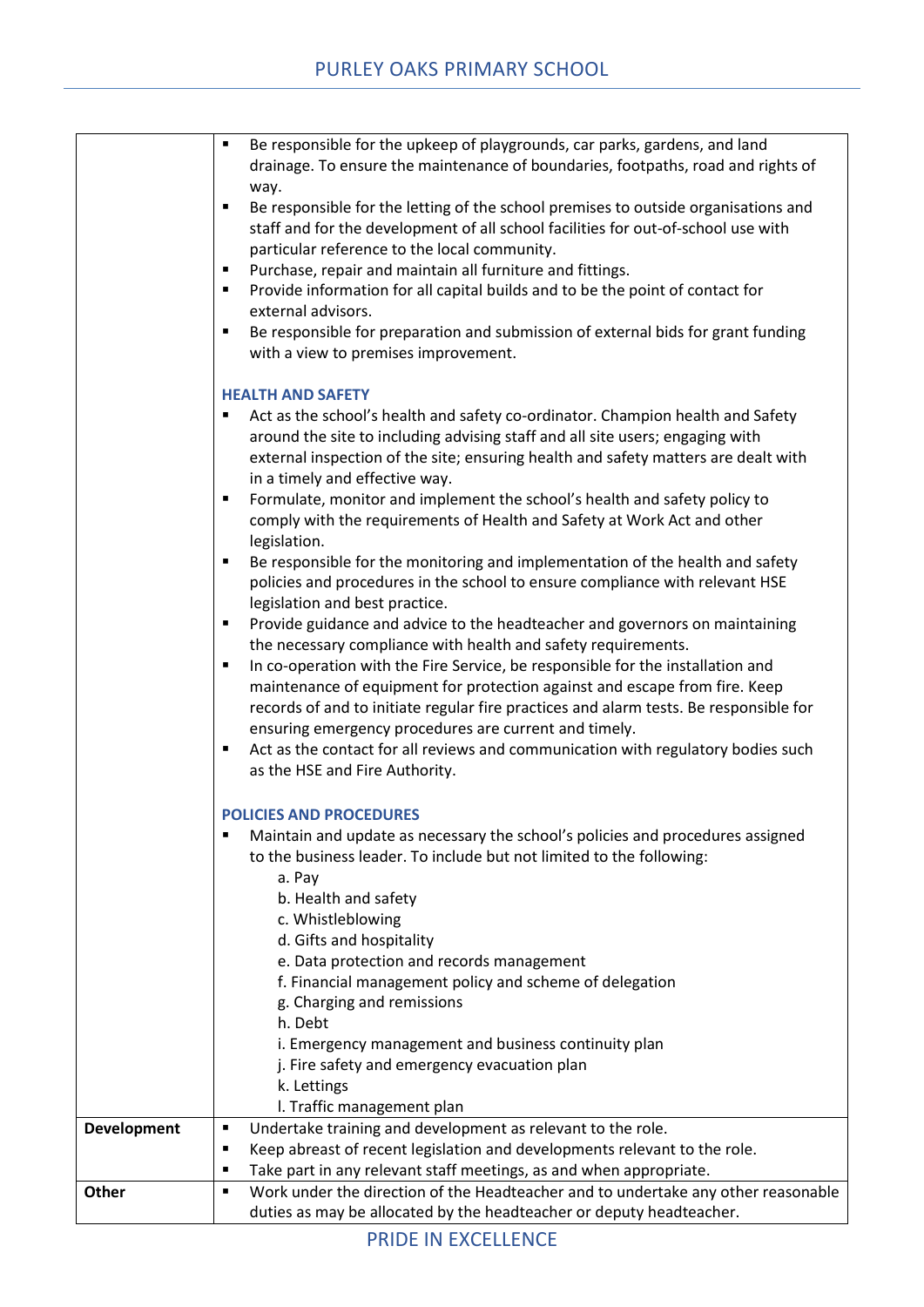|                        | Develop and encourage positive relationships with children and staff.<br>٠                             |
|------------------------|--------------------------------------------------------------------------------------------------------|
|                        | Be proactive within the role seeking to develop and maximise the administrative and<br>$\blacksquare$  |
|                        | organisational support to the school.                                                                  |
|                        | Treat all colleagues in a courteous and helpful manner, challenging racism and<br>П                    |
|                        | discriminating behaviour.                                                                              |
|                        | Attend and participate in relevant meetings as required. Participate in training and<br>$\blacksquare$ |
|                        | other learning activities and performance development as required.                                     |
|                        | Be aware of and comply with policies and procedures relating to child protection,<br>٠                 |
|                        | health, safety and security, confidentiality and data protection, reporting all                        |
|                        | concerns to an appropriate person.                                                                     |
|                        | Be aware of and support difference and ensure all pupils have equal access to<br>٠                     |
|                        | opportunities to learn and develop. To demonstrate an understanding of and a                           |
|                        | commitment to the Council's Equal Opportunities policies and to the standards of                       |
|                        | customer care.                                                                                         |
|                        | Duties and responsibilities of the post may change over time as requirements and<br>п                  |
|                        | circumstances change. The person in the post may also be required to carry out                         |
|                        | such other duties consistent with the grade from time to time.                                         |
| Green                  | Seek opportunities for contributing to sustainable development of the borough, in<br>$\blacksquare$    |
| <b>Statement</b>       | accordance with the council's Green Commitment. In particular, demonstrate good                        |
|                        | environmental practice (such as energy efficiency, use of sustainable materials,                       |
|                        | sustainable transport, recycling and waste reduction) in management of the service                     |
|                        | provision.                                                                                             |
| <b>Data Protection</b> | Be aware of the council's responsibilities under the UK General Data Protection<br>$\blacksquare$      |
|                        | Regulation and the Data Protection Act 2018 for the security, accuracy and relevance                   |
|                        | of personal data held on such systems and ensure that all administrative and                           |
|                        | financial processes comply with this.                                                                  |
|                        | Maintain client records and archive systems, in accordance with departmental<br>٠                      |
|                        | procedure, policy and statutory requirements.                                                          |
| Confidentiality        | You are expected to treat all information acquired through your employment, both<br>٠                  |
|                        | formally and informally, in strict confidence. There are strict rules and protocols                    |
|                        | defining employees' access to and use of the council's databases. Any breach of                        |
|                        | these rules and protocols will be regarded as subject to disciplinary investigation.                   |
|                        | There are internal procedures in place for employees to raise matters of concern                       |
|                        | regarding such issues as bad practice or mismanagement.                                                |
| <b>Equalities</b>      | The council has a strong commitment to achieving equality of opportunity in its<br>п                   |
|                        | services to the community and in the employment of people. It expects all                              |
|                        | employees to understand, comply with and to promote its policies in their own                          |
|                        | work, to undertake any appropriate training and to challenge racism, prejudice and                     |
|                        | discrimination.                                                                                        |
| <b>Customer Care</b>   | Able to demonstrate a commitment to the council's Customer Care Policy.<br>٠                           |
| <b>Health and</b>      | Every employee is responsible for their own Health & Safety, as well as that of<br>$\blacksquare$      |
| <b>Safety</b>          | colleagues, service users and the public. Employees should co-operate with                             |
|                        | management, follow established systems of work, use protective equipment where                         |
|                        | necessary and report defectives and hazards to management.                                             |
| To contribute as       | Participate in training to be able to demonstrate competence.<br>п                                     |
| an effective and       | Participate in first aid training as required.<br>٠                                                    |
| collaborative          | Participating in the ongoing development, implementation and monitoring of the<br>٠                    |
| member of the          | service plans.                                                                                         |
| <b>School Team</b>     | Championing the professional integrity of the school.<br>٠                                             |
|                        | Supporting Customer Focus, Best Value and electronic management of processes.<br>٠                     |
|                        | Actively sharing feedback on school policies and interventions.<br>٠                                   |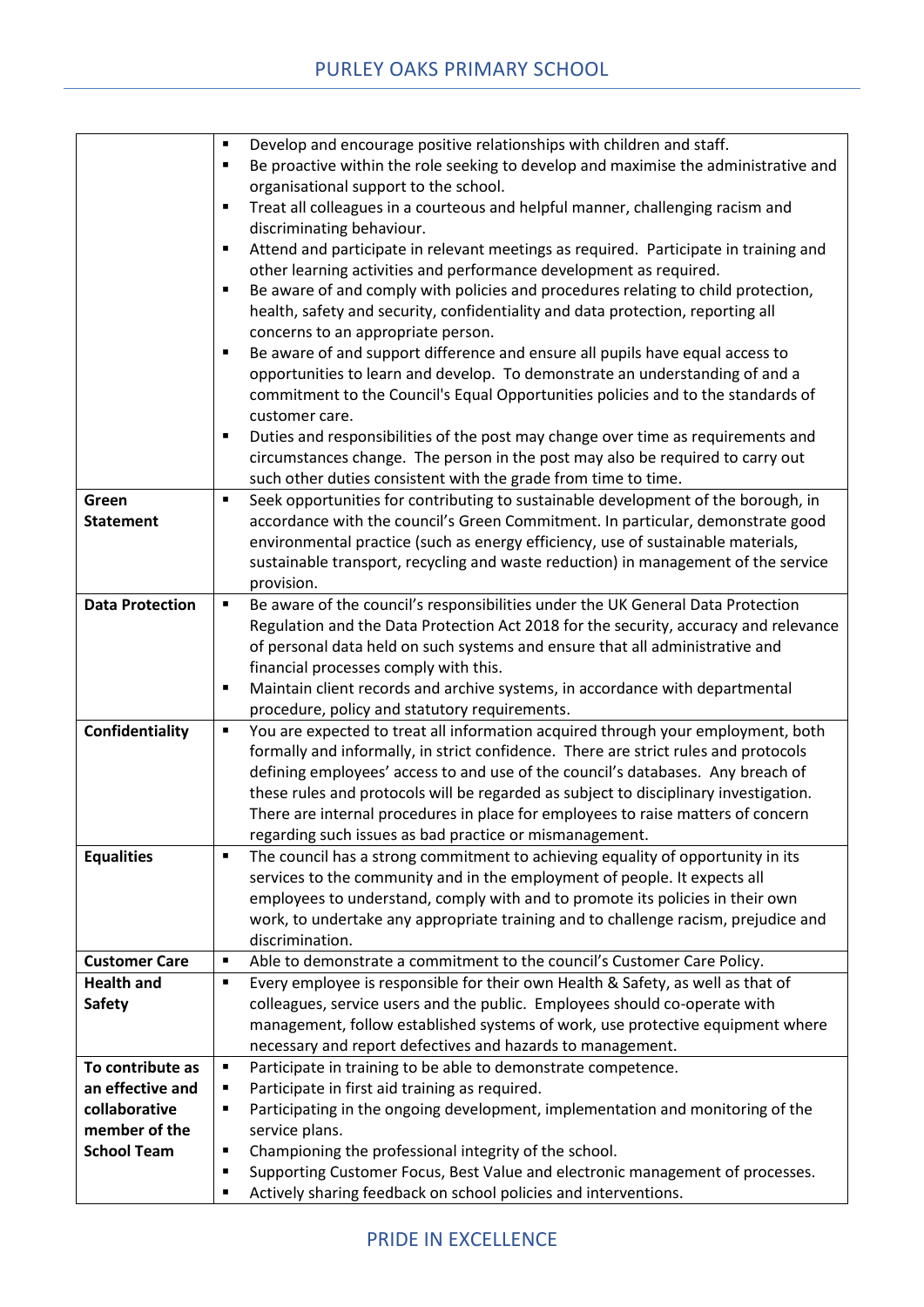| <b>PERSON SPECIFICATION</b> |                                                                                          |                  |                  |
|-----------------------------|------------------------------------------------------------------------------------------|------------------|------------------|
| Area                        | Requirement                                                                              | <b>Essential</b> | <b>Desirable</b> |
| <b>Qualifications</b>       | Minimum grade C GCSE/O Level in English and maths or<br>$\blacksquare$                   | Y                |                  |
|                             | equivalent qualifications.                                                               |                  |                  |
|                             | Degree or equivalent or job specific qualifications.<br>п                                | Υ                |                  |
|                             | School business manager qualification.<br>п                                              |                  | Υ                |
|                             | Professional human resources qualification.<br>Е                                         |                  | Υ                |
|                             | Professional accounting/finance qualification.<br>Е                                      |                  | Υ                |
| <b>Experience</b>           | Significant experience in a school finance/ business<br>п<br>administrative environment. | Y                |                  |
|                             | Е                                                                                        | Υ                |                  |
|                             | Leading strategic financial management and planning.<br>п                                | Y                |                  |
|                             | Leading on budget setting, financial reporting,<br>procurement and fixed assets.         |                  |                  |
|                             | Experience working in a school or equivalent<br>п                                        | Υ                |                  |
|                             | environment.                                                                             |                  |                  |
|                             | Leading at a senior management team level.<br>п                                          | Υ                |                  |
|                             | Leading human resources.<br>п                                                            | Υ                |                  |
|                             | Leading premises including health and safety compliance.<br>п                            | Υ                |                  |
|                             | Leading data protection compliance.<br>Е                                                 | Υ                |                  |
| Knowledge                   | Ability to deliver services and systems applicable for<br>п                              | Y                |                  |
| and Skills                  | effective school management.                                                             |                  |                  |
|                             | Negotiation, problem solving and decision making skills.<br>п                            | Υ                |                  |
|                             | Innovative and ability to exercise judgment.<br>Е                                        | Υ                |                  |
|                             | Excellent communication skills - both written and verbal.<br>п                           | Υ                |                  |
|                             | Ability to manage and deal with complex issues.<br>п                                     | Υ                |                  |
|                             | Ability to write and present complex reports.<br>п                                       | Υ                |                  |
|                             | Ability to plan and organise their own work and manage                                   |                  |                  |
|                             | the workload of others.                                                                  | Υ                |                  |
|                             | Ability to work under pressure, prioritise and work to                                   |                  |                  |
|                             | deadlines.                                                                               | Υ                |                  |
|                             | Ability to resolve conflict and promote collaborative<br>Е                               |                  |                  |
|                             | working practice.                                                                        | Υ                |                  |
|                             | Appropriate knowledge of first aid and safeguarding.<br>в                                | Υ                |                  |
|                             | Knowledge of relevant policies/codes of practice &<br>п                                  | Y                |                  |
|                             | awareness of relevant legislation (e.g. confidentiality and                              |                  |                  |
|                             | data protection).                                                                        |                  |                  |
| <b>Other</b>                | Enhanced DBS Check.<br>п                                                                 | Y                |                  |
|                             | Valid visa/Right to Work in UK.<br>п                                                     | Υ                |                  |
| <b>Working with</b>         | Leadership, with ability to inspire, motivate and drive the<br>п                         | Y                |                  |
| <b>Others</b>               | very highest quality of service.                                                         |                  |                  |
|                             | Collaborative, working effectively and inclusively across<br>٠                           | Υ                |                  |
|                             | teams and ensuring own workforce shares effective                                        |                  |                  |
|                             | working practices.                                                                       |                  |                  |
|                             |                                                                                          | Υ                |                  |